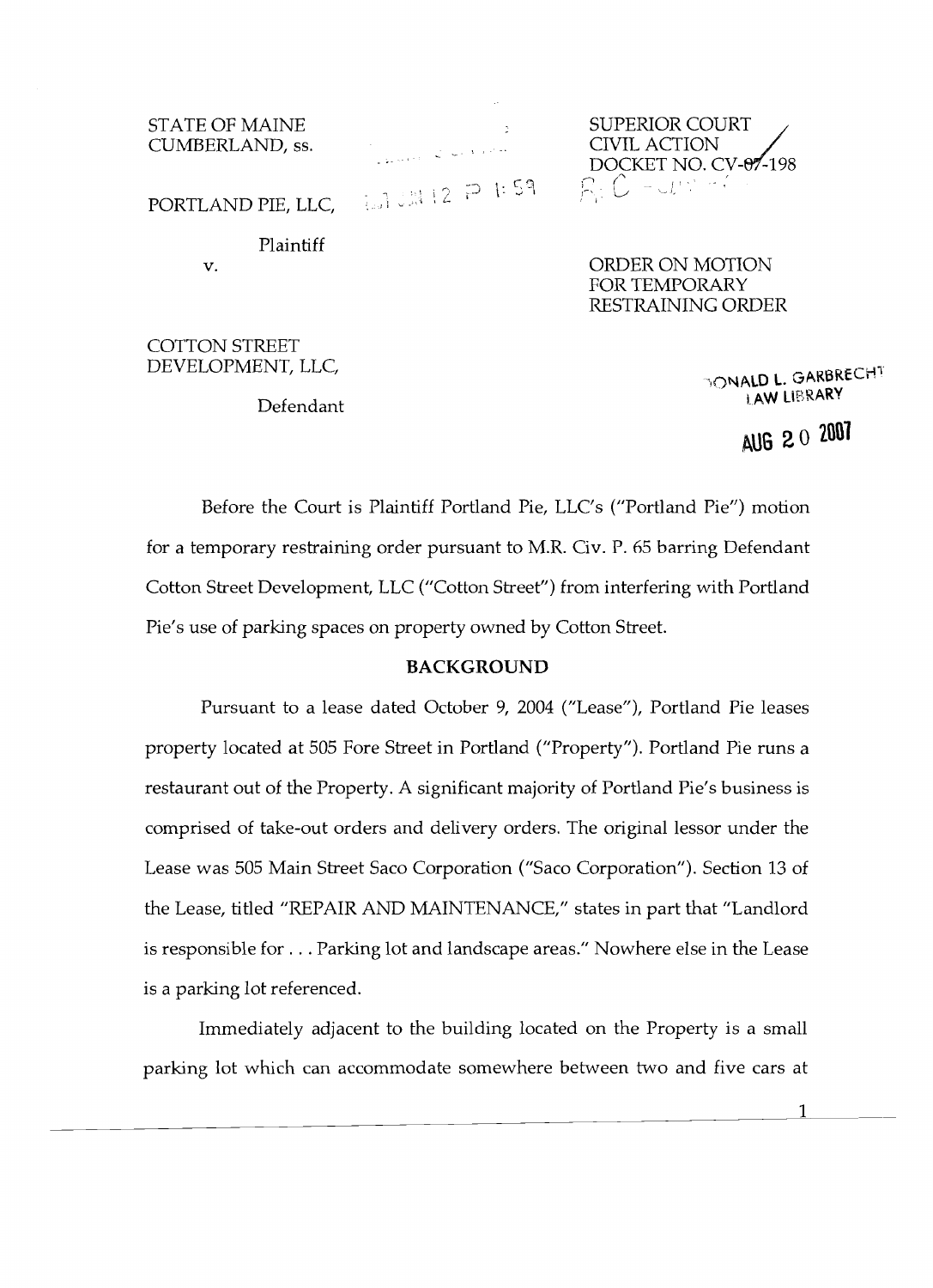one time ("Side Lot").<sup>1</sup> Portland Pie has continuously used the Side Lot for employee parking and has erected "no parking" signs in the Side Lot to discourage others from parking there.

In addition to the parking spaces in the Side Lot, there is a paid lot located behind the Property that is gated and can only be accessed with passes provided to those who rent spaces ("Paid Lot"). The Paid Lot is separated from the Side Lot by a guardrail and concrete barrier. At the time the Lease was signed, the Paid Lot was owned by Saco Corporation. Saco Corporation provided Portland Pie with two passes to use the Paid Lot for no charge.

In 2005, Cotton Street acquired ownership of the Property, the Side Lot and the Paid Lot from Saco Corporation. Prior to its purchase, Cotton Street had Portland Pie sign a Tenant Estoppel Certificate ("Estoppel Certificate"). Section 1 of the Estoppel Certificate states that "Tenant is the lessee under a ... [lease] dated October 9, 2004, ... covering the first floor of the Premises ... Tenant also leases 2 parking spaces from Landlord as a tenant at will for \$0 per space per month." Handwritten directly underneath this section is a note stating, "2 spaces included in rent." Section 4 of the Estoppel Certificate, in turn, states, "The Lease is in full force and effect and has not been modified, assigned, supplemented or amended."

For reasons not relevant to disposition of this motion, Cotton Street revoked Portland Pie's right to park in the Paid Lot in November 2006. Subsequently, Cotton Street notified Portland Pie that it intended to eliminate the

<sup>&</sup>lt;sup>1</sup> In Portland Pie's TRO motion it alleges that the Side Lot contains room for "approximately four or five parking spaces." In its reply brief, however, Portland Pie states repeatedly that the Lease only gave them the right to the use of two parking spaces in the Side Lot.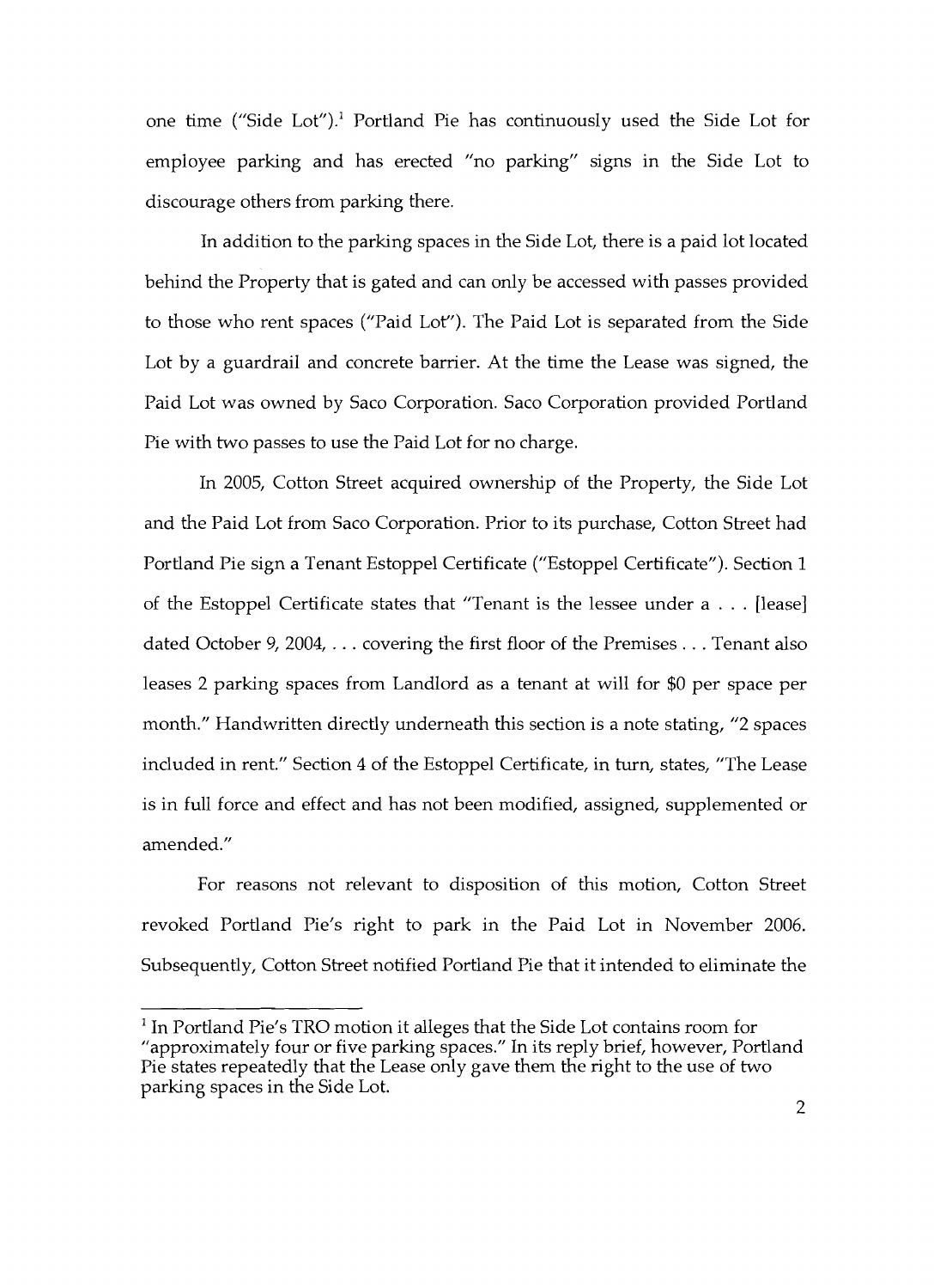Side Lot in connection with a planned construction project. As a result, on April 9, 2007 Portland Pie simultaneously filed a complaint and motion for temporary restraining order claiming a right under the Lease to use of the Side Lot and seeking preliminary and permanent injunctive relief prohibiting Cotton Street's interference with this right.

## **STANDARD OF REVIEW**

In order to succeed on a motion for a temporary restraining order, the moving party has the burden of demonstrating the following: "(1) that plaintiff will suffer irreparable injury if the injunction is not granted, (2) that such injury outweighs any harm which granting the injunctive relief would inflict on the defendant, (3) that plaintiff has exhibited a likelihood of success on the merits (at most, a probability; at least, a substantial possibility), (4) that the public interest will not be adversely affected by granting the injunction." *Ingraham v. University ofMaine,* 441 A.2d 691,693 (Me. 1982). These four criteria, however, "are not to be applied woodenly or in isolation from each other; rather, the court of equity should weigh all of these factors together in determining whether injunctive relief is proper." *Dep't ofEnvtl. Prot. v. Emerson,* 563 A.2d 762, 768 (Me. 1989). For example, if the evidence of success on the merits is strong, the showing of irreparable harm may be subject to less stringent requirements. *Id.* 

# **DISCUSSION**

# **I. Irreparable Injury**

An irreparable injury is one for which there exists no adequate remedy at law. *Bar Harbor Banking* & *Trust Co. v. Alexander,* 411 A.2d 74, 79 (Me. 1980). In this case, Portland Pie argues that the loss of parking for use in its delivery and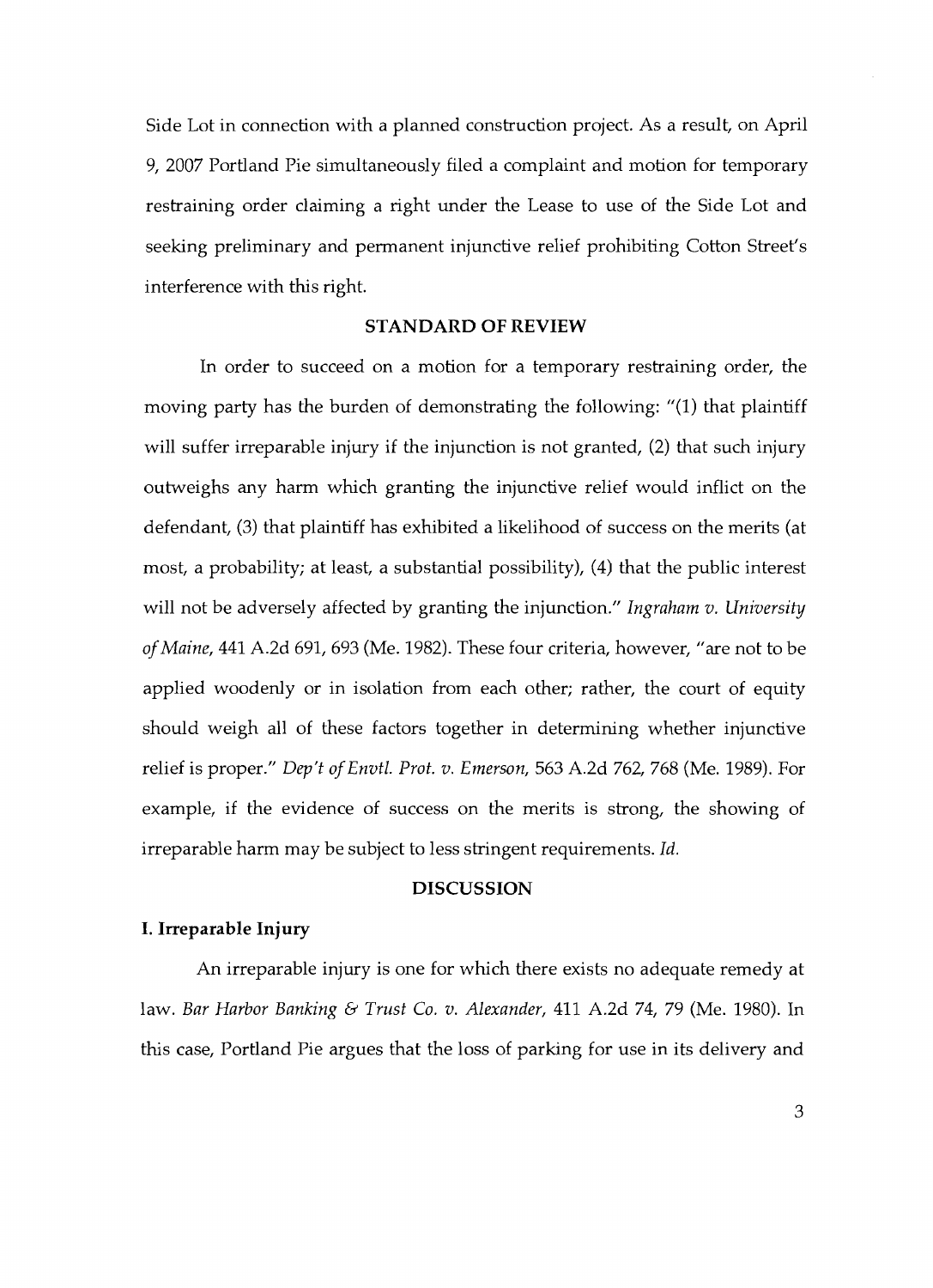take-out business will result in a loss of business and goodwill that will be impossible to calculate. This argument is unconvincing.

As an initial matter, the number of parking spots at issue is very small. It is unlikely that such a small loss in parking spots could have a large negative impact on Portland Pie's business. This is particularly true in light of the fact that there are many alternatives for parking in the area immediately surrounding the Property. While these alternatives may not be as desirable to Portland Pie as the Side Lot due to their distance from the Property, the necessity to cross roads to reach them, or the need to pay for parking, they are nevertheless available.

Further, the Court rejects the notion that any loss of business resulting from the requirement of using alternative parking facilities will be unquantifiable. If such a negative impact occurs and Portland Pie prevails in this suit, damages may be calculated by comparing Portland Pie's business done while it had access to the Side Lot to its business done after it lost access to the Side Lot. The fact that it may be difficult to precisely quantify damages that may be suffered by Portland Pie "does not impugn the adequacy of the damages remedy at law." *See Merrill Lynch, Pierce, Fenner* & *Smith, Inc. v. Bishop, 839*  F.Supp. 68, 74 (D. Me. 1993). Therefore, Portland Pie has failed demonstrate that there will be irreparable harm in the absence of the requested relief.

### **II. Balancing of Harms**

For reasons similar to those described above regarding irreparable injury, Portland Pie has failed to establish that any harm it might suffer in the absence of a preliminary injunction outweighs the impact that the injunction would have on Cotton Street. Specifically, Portland Pie's claim that the elimination of its access to two parking spots in the Side Lot will cause its business to decline is entirely 4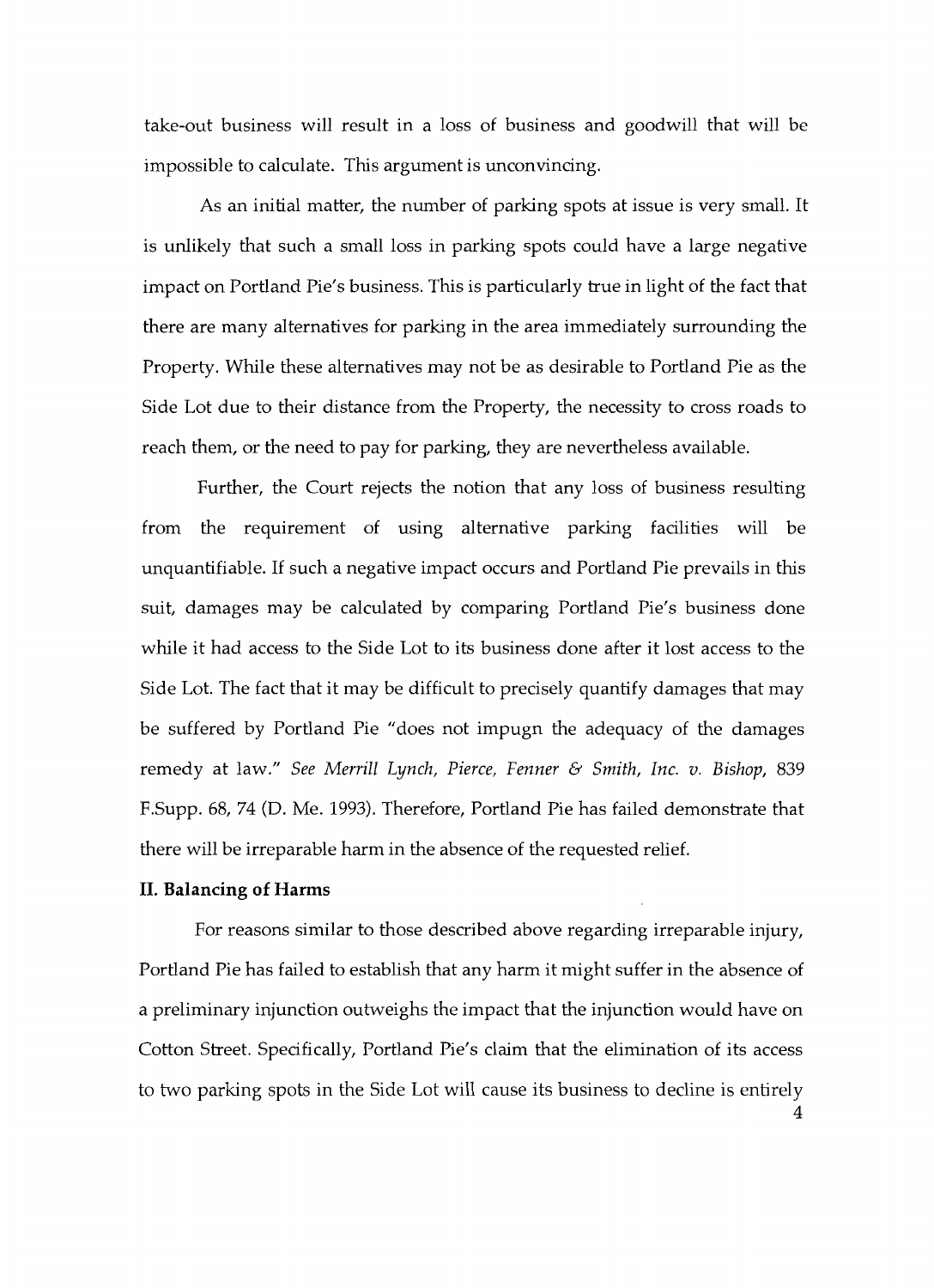speculative. Such a speculative injury does not outweigh the harm Cotton Street will suffer due to an injunction preventing it from going forward as scheduled with its planned construction project.

## **III. Likelihood of Success on the Merits**

Because there is no public interest implicated in this case, the final *Ingraham* factor that must be considered is Portland Pie's likelihood of success on the merits of its substantive cause of action.

Portland Pie argues that the portion of the Lease referring to the landlord's responsibility for repairing and maintaining the "Parking lot and landscape areas" is ambiguous and requires extrinsic evidence to explain its meaning. The extrinsic evidence will purportedly establish Portland Pie and Saco Corporation's intent to include use of the Side Lot as a term of the Lease through the aforementioned language. Portland Pie supports this argument by stating that there would have been no purpose to including the landlord's responsibility for maintaining the parking lot in the Lease if Portland Pie had no rights under the Lease to use of a parking lot. The language of the Lease, however, speaks for itself and does not suggest any right to use of the Side Lot.

Contrary to Portland Pie's argument, a right to use of the Side Lot is not the only reason why Portland Pie, as tenant of the Property, would want to ensure that its landlord kept the Side Lot in good condition and clear of any obstacles that might prevent traversing that area. A more likely explanation for that language is the desire to guarantee that customers would be able to easily and safely cross the Side Lot to patronize Portland Pie's establishment.

Equally unavailing is the argument that the handwritten note on the Estoppel Certificate, written by Portland Pie's agent, stating, "2 spaces included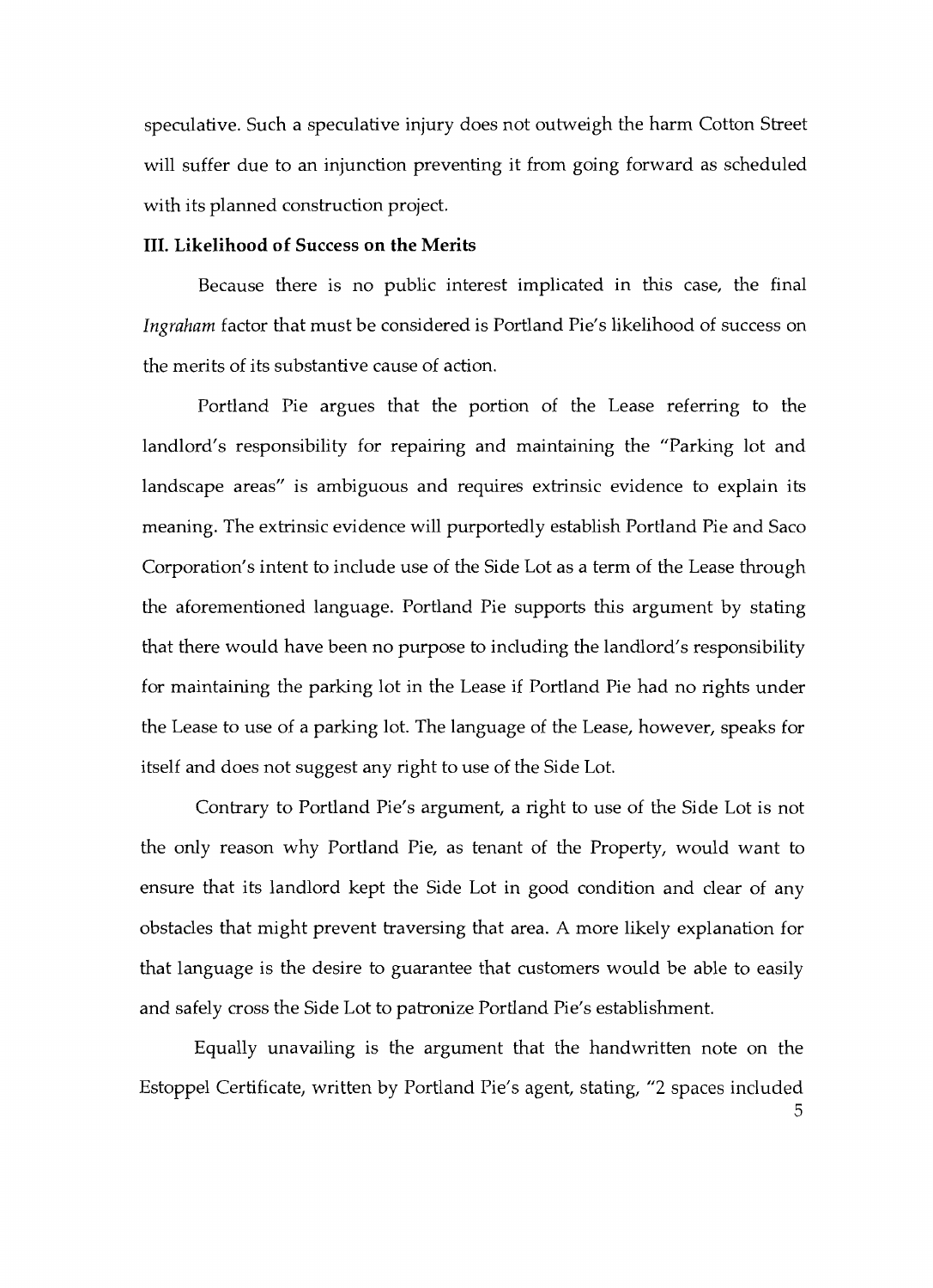in rent," appearing immediately after the typewritten portion of that document stating "Tenant also leases 2 parking spaces from Landlord as a tenant at will for \$0 per space per month" demonstrates the understanding of all parties that Portland Pie had the right to two parking spaces in the Side Lot. In the printed portion of the Estoppel Certificate, the space next to the dollar symbol was left blank for Portland Pie to fill in the amount it paid per month as a tenant at will in the Paid Lot. As a result, it appears likely that the hand written note beneath the printed portion was meant to explain that Portland Pie paid nothing for use of its spots in the Paid Lot because those spots were "included in the rent." Importantly, there is nothing in the hand written note on the Estoppel Certificate implying that the two spaces included in the rent were in addition to the two spaces it used in the Paid Lot.

Based on the evidence before the Court, Portland Pie has failed to show that it will suffer irreparable harm in the absence of a preliminary injunction, that any harm outweighs harm suffered by Cotton Street were such an injunction to issue, or that it has a substantial likelihood of success on the merits.

Therefore the entry is:

Portland Pie's motion for a temporary restraining order is DENIED.

The clerk shall incorporate this Order into the docket by reference pursuant to M.R. Civ. P. 79(a).

Dated at Portland, Maine this  $\sqrt{2\frac{\mu_{\text{A}}}{\mu_{\text{A}}}}$  ay of  $\frac{\mu_{\text{A}}}{\mu_{\text{A}}}$ , 2007.

The Red

Robert E. Crowley Justice, Superior Court